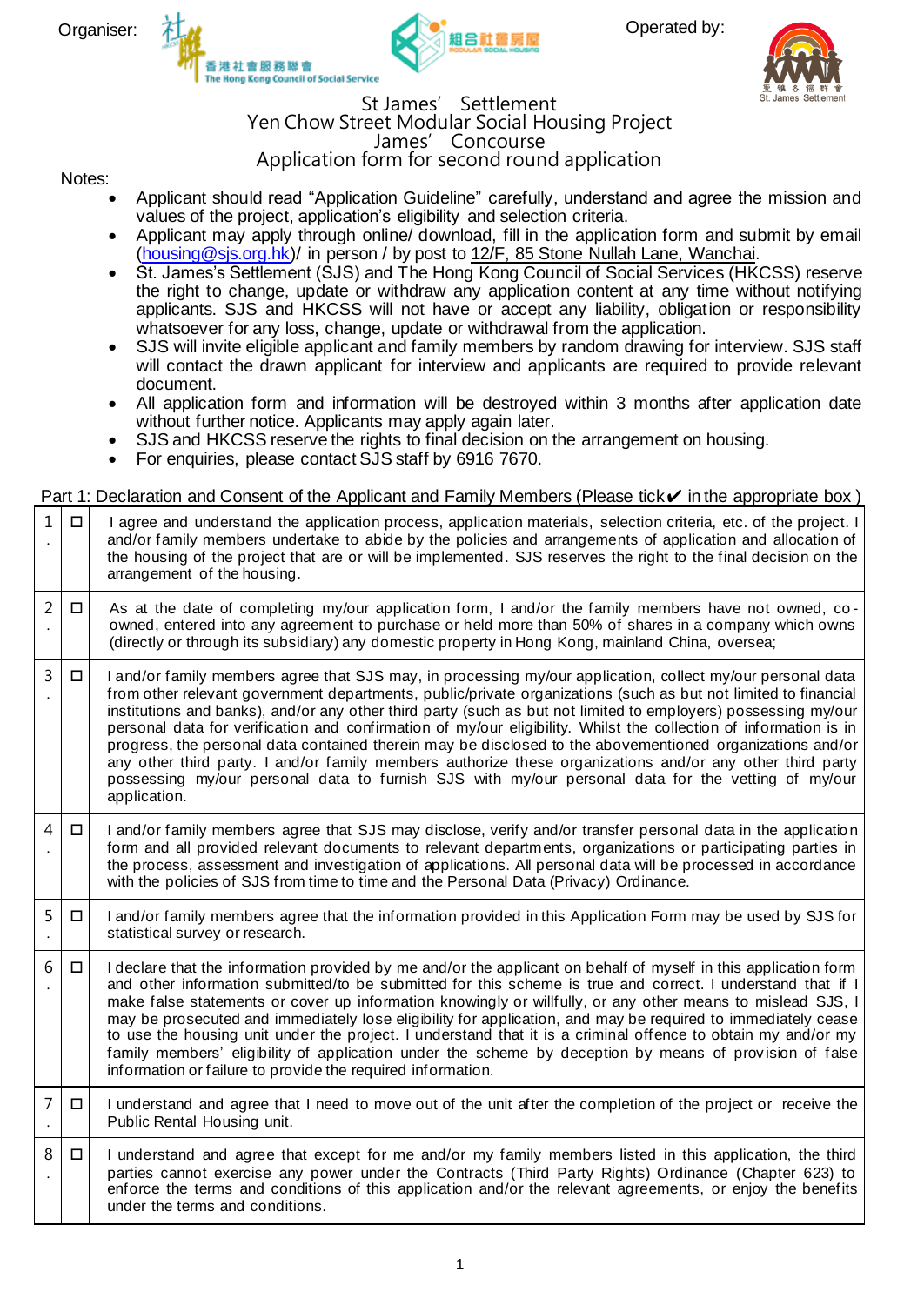## Part 2: Information of Applicant

|          | $(ENG)$ :<br>the control of the control of the control of the control of the control of the control of the control of the control of the control of the control of the control of the control of the control of the control of the control |
|----------|--------------------------------------------------------------------------------------------------------------------------------------------------------------------------------------------------------------------------------------------|
|          |                                                                                                                                                                                                                                            |
| Address: |                                                                                                                                                                                                                                            |

# Part 3: Information of applicant and family members

|                                                                                                                                                                                                           | Applicant                                                                           | Family Member 1                                                                     | Family Member 2                                                                     |
|-----------------------------------------------------------------------------------------------------------------------------------------------------------------------------------------------------------|-------------------------------------------------------------------------------------|-------------------------------------------------------------------------------------|-------------------------------------------------------------------------------------|
| Name (CHI)                                                                                                                                                                                                |                                                                                     |                                                                                     |                                                                                     |
| Name (ENG)                                                                                                                                                                                                |                                                                                     |                                                                                     |                                                                                     |
| Gender                                                                                                                                                                                                    | □Male □Female                                                                       | □Male □Female                                                                       | □Male □Female                                                                       |
| Date of Birth<br>(DD/MM/YY)(Age)                                                                                                                                                                          | $\left( \begin{array}{cc} \end{array} \right)$                                      | $\left( \begin{array}{cc} \end{array} \right)$<br>$\sqrt{2}$                        | $/$ ( )<br>$\sqrt{2}$                                                               |
| Type of Identity <sup>1</sup>                                                                                                                                                                             | $\Box$ 1 $\Box$ 2 $\Box$ 3 $\Box$ 4 $\Box$ 5 $\Box$ 6                               | $\Box$ 1 $\Box$ 2 $\Box$ 3 $\Box$ 4 $\Box$ 5 $\Box$ 6                               | $\Box$ 1 $\Box$ 2 $\Box$ 3 $\Box$ 4 $\Box$ 5 $\Box$ 6                               |
| HKIC No. (the alphabet letter(s)<br>and the first four digits i.e.<br>A1234)                                                                                                                              |                                                                                     |                                                                                     |                                                                                     |
| Relationship with Applicant                                                                                                                                                                               | Applicant                                                                           |                                                                                     |                                                                                     |
| Residence of Duration in HK<br>(in months)                                                                                                                                                                |                                                                                     |                                                                                     |                                                                                     |
| <b>Marital Status</b>                                                                                                                                                                                     | $\Box$ Unmarried $\Box$ Married<br>□Separated<br>□Divorce □Widowed<br>$\Box$ Others | $\Box$ Unmarried $\Box$ Married<br>□Separated<br>□Divorce □Widowed<br>$\Box$ Others | $\Box$ Unmarried $\Box$ Married<br>□Separated<br>□Divorce □Widowed<br>$\Box$ Others |
| With pregnancy of 16 weeks<br>or more, please "v"                                                                                                                                                         |                                                                                     | $\square$ Yes, pregnant period: (                                                   | $)$ $\square$ No                                                                    |
| Wheelchair for mobility                                                                                                                                                                                   | □ Yes □ No                                                                          | □ Yes □ No                                                                          | □ Yes □ No                                                                          |
| Chronic illness / disabled /<br>(please specify)                                                                                                                                                          |                                                                                     |                                                                                     |                                                                                     |
| Any social service is receiving?<br>(If any, please list out the type<br>of service(s): family support<br>service, children and youth<br>service, community service or<br>elderly day care service, etc.) | $1. \square$ Yes<br>(Please specify:<br>$2. \square$ No                             | $1. \square$ Yes<br>(Please specify:<br>$2. \square$ No                             | $1. \square$ Yes<br>(Please specify:<br>$2. \square$ No                             |
| Please tick√ in the box□, if<br>he/she is child with special<br>educational need (please<br>specify)                                                                                                      |                                                                                     | $\square$ (                                                                         | $\square$ (                                                                         |

<sup>1</sup> Type of Identity: 1. HK Permanent Identity Card; 2. HK Identity Card; 3. HK Birth Certificate (for under the age of 11 years); 4. Re-entry Permit; 5. Identity for Visa Purposes; 6.Permit for Proceeding to HK and Macao (One-way Permit)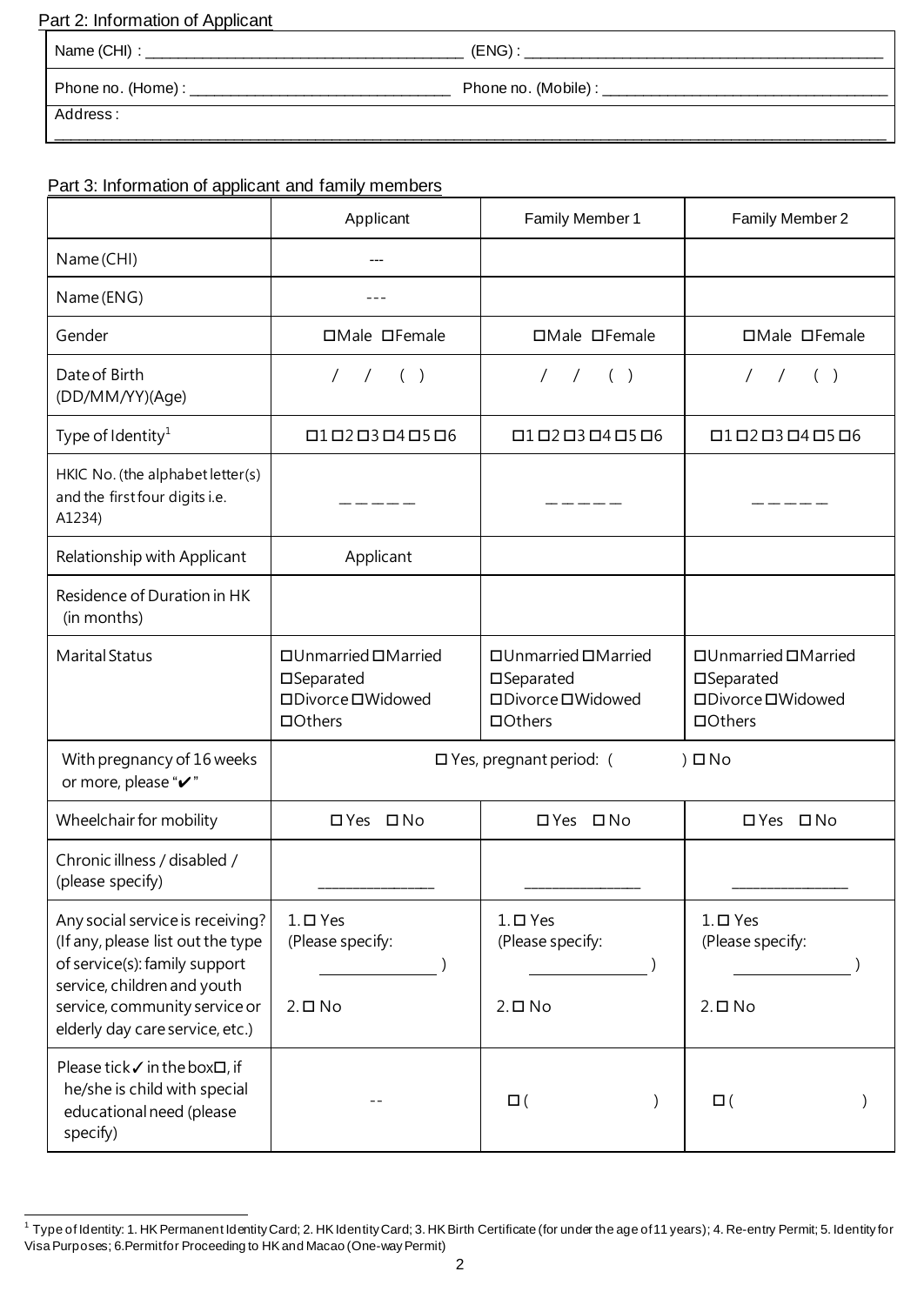## Part 4: Current Living Condition (Please tick $\checkmark$  in the appropriate box $\Box$ )

| Type of residence : □ Subdivided Unit □ Rooftop Structure □ Industrial Building □ Coffins<br>□ □ Cubicle unit / Bed space unit  □ Internet Cafe  □ Street-sleeping  □ Others: __________ |                              |                            |                                                      |
|------------------------------------------------------------------------------------------------------------------------------------------------------------------------------------------|------------------------------|----------------------------|------------------------------------------------------|
| Duration of current living unit: _____ year(s)<br>(or/and) ______ month(s)                                                                                                               | Usable area of current unit: | (f <sup>t2</sup> )         | No. of family<br>members:                            |
| Average monthly rent in past 6 months (excluding water and<br>electricity bill) : HKD \$                                                                                                 |                              | $months$ : HKD $$^{\circ}$ | Average monthly water and electricity bill in past 6 |

## Part 5: Public Rental Housing Waiting Status (Please tick $\checkmark$  in the appropriate box $\Box$ )

| No. of applicant(s) applied : $\frac{1}{2}$                                                                                                                                                                                                                                                                                                                                                                                                                                                         | Public Rental Housing application no: _____                                                                                                                                       | Application date for Public Rental Housing:<br>(YY/MM)<br>Duration of waiting time: ________(in months)                                                     |  |  |
|-----------------------------------------------------------------------------------------------------------------------------------------------------------------------------------------------------------------------------------------------------------------------------------------------------------------------------------------------------------------------------------------------------------------------------------------------------------------------------------------------------|-----------------------------------------------------------------------------------------------------------------------------------------------------------------------------------|-------------------------------------------------------------------------------------------------------------------------------------------------------------|--|--|
| Selected District                                                                                                                                                                                                                                                                                                                                                                                                                                                                                   | $\Box$ Urban (including Hong Kong<br>Island and Kowloon)<br>$\square$ The New Territories (including<br>Tuen Mun, Yuen Long, Tin Shui<br>Wai, Sheung Shui, Fanling and Tai<br>Po) | □ Extended Urban (including Tung Chung, Sha Tin, Ma On<br>Shan, Tseung Kwan O, Tsuen Wan, Kwai Chung and Tsing<br>$\Box$ The Islands (excluding Tung Chung) |  |  |
| During waiting period, I /and my family member:<br>$1)$ $\Box$ has $\Box$ has not, changed any information in application form, for instance editing family member, flat<br>allocation scheme or choice of district), (Please specify the changed information:<br>$2)$ $\square$ has $\square$ has not, investigated by Hong Kong Housing Authority about eligible of flat allocation;<br>3) $\Box$ has $\Box$ has not, accepted the housing allocation of Hong Kong Housing Authority (<br>time(s) |                                                                                                                                                                                   |                                                                                                                                                             |  |  |

## Part 6: Income & Net Asset Value (in Hong Kong Dollars)

|                                                                                                                                                | Applicant                                                                                                                                                                                       | Family Member 1                                                                                                 |  | Family Member 2                                                                                                           |
|------------------------------------------------------------------------------------------------------------------------------------------------|-------------------------------------------------------------------------------------------------------------------------------------------------------------------------------------------------|-----------------------------------------------------------------------------------------------------------------|--|---------------------------------------------------------------------------------------------------------------------------|
| <b>Working Status</b>                                                                                                                          | $\Box$ Full-time<br>$\Box$ Part-time<br>□Unemployed<br>$\Box$ Retired<br>$\square$ Homemaker<br>$\Box$ Studying                                                                                 | $\Box$ Full-time<br>$\Box$ Part-time<br>□Unemployed<br>$\Box$ Retired<br>$\square$ Homemaker<br>$\Box$ Studying |  | $\Box$ Full-time<br>$\Box$ Part-time<br>□Unemployed<br>$\Box$ Retired<br>$\square$ Homemaker<br>$\Box$ Studying           |
| Occupation/grade                                                                                                                               |                                                                                                                                                                                                 |                                                                                                                 |  |                                                                                                                           |
| Average monthly<br>income <sup>2</sup> in the past<br>12 months                                                                                | (A)                                                                                                                                                                                             | (B)                                                                                                             |  | (C)                                                                                                                       |
|                                                                                                                                                | Total Monthly Household Income in the past 12 months = $(A)+(B)+(C) =$ \$                                                                                                                       |                                                                                                                 |  |                                                                                                                           |
| Family Monthly<br>Subsidies from<br>government                                                                                                 | $\Box$ 1. Comprehensive Social Security Assistance<br>$(CSSA)$ \$<br>□2. Old Age Allowance \$<br>□3. Normal / Higher Old Age Living Allowance \$<br>□4. Normal / Higher Disability Allowance \$ |                                                                                                                 |  | □5. Working Family Allowance \$<br>□6. half grant / full grant Textbook<br>Assistance \$<br>□7. Others : \$ ───────────── |
| Total family monthly Subsidies from Government \$<br>per month<br>(average monthly subsidies in the past 12 months)                            |                                                                                                                                                                                                 |                                                                                                                 |  |                                                                                                                           |
| Net Asset Value of<br>the Household <sup>3</sup><br>(Hong Kong<br>/Mainland China/<br>Oversea)<br>(Relevant Declaration<br>Forms are required) |                                                                                                                                                                                                 |                                                                                                                 |  | □4. Other type of asset \$                                                                                                |
| $(1+2+3+4)$ Total Net Asset Value of the Household: \$                                                                                         |                                                                                                                                                                                                 |                                                                                                                 |  |                                                                                                                           |

<sup>&</sup>lt;sup>2</sup> Subsidies from Government, salary, allowance/tips, commission, pension, landed properties/non-landed properties(i.e. taxi) rental income, financial support from relatives/friends not living together, maintenance fee received for divorce, injured employee periodical payments, etc.

 $3$  Land, Landed Properties(domestic properties, shops, parking spaces, etc.), Vehicles, taxi/public light bus licences, investments(saving funds, funds, shares, etc.), Business undertakings (whether with business registration or not), Loan to others.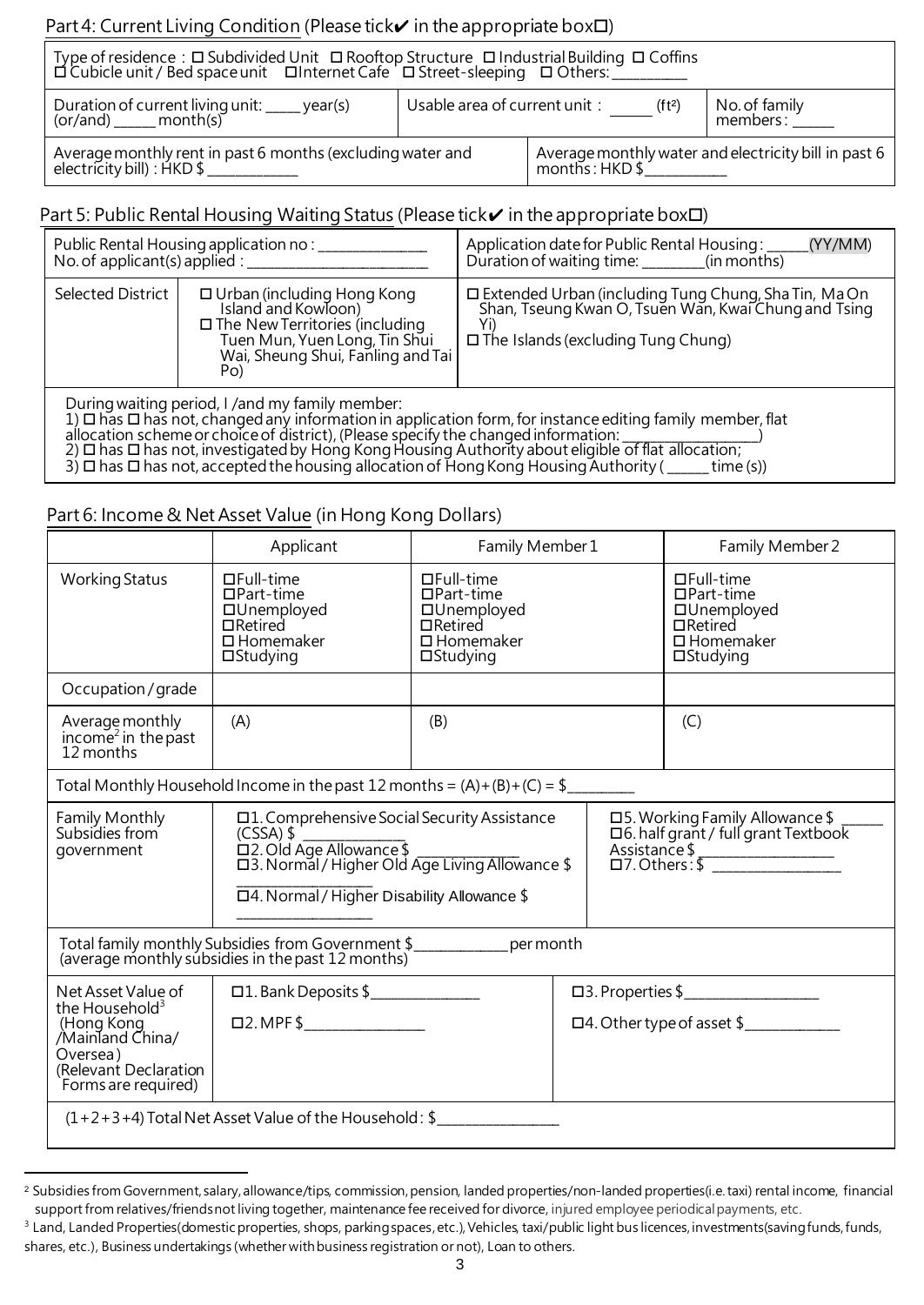## Part 7: Plan of Moving out

|                                                                                                                | If a public rental housing flat is not allocated till the expiry date of residence of the project, what is your / family's<br>member's plan of moving out? |  |  |  |  |
|----------------------------------------------------------------------------------------------------------------|------------------------------------------------------------------------------------------------------------------------------------------------------------|--|--|--|--|
|                                                                                                                |                                                                                                                                                            |  |  |  |  |
| Part 8: Referee (if any)                                                                                       |                                                                                                                                                            |  |  |  |  |
| Name of referee : _______________________________(Mr / Ms) Relationship / Position : _________________________ |                                                                                                                                                            |  |  |  |  |
|                                                                                                                | Name of organization/unit (if any) : __________________________________ Contact no. : ______________________________                                       |  |  |  |  |
|                                                                                                                |                                                                                                                                                            |  |  |  |  |
| Part 9: Transferal of personal data and consent                                                                |                                                                                                                                                            |  |  |  |  |
|                                                                                                                | I and/or family members agree that if the application is not admitted, all information on application form<br>□                                            |  |  |  |  |
|                                                                                                                | can be transferred to other organizations launching Social Housing scheme. Corresponding staff is                                                          |  |  |  |  |
|                                                                                                                | allowed to contact me considering other transitional social housing flat.                                                                                  |  |  |  |  |

The Applicant and all family members aged 18 or above who are listed in Part 2 are required to sign below. The Applicant shall be held liable for the data of family member(s) aged below 18 furnished herein.

|                 | Name | HKIC. No. (the alphabet | Signature |
|-----------------|------|-------------------------|-----------|
|                 |      | letter(s) and the first |           |
|                 |      | four digits i.e. A1234) |           |
|                 |      |                         |           |
| Applicant       |      |                         |           |
| Family Member 1 |      |                         |           |
| Family Member 2 |      |                         |           |
| Date            |      |                         |           |

# Part 10: Application Result (for staff only)

 $\overline{1}$ 

| 1. Verified information: $\Box$ Pass $\Box$ Fail Corresponding staff: _______________ |                                                                                                                |                                 |                 | Date: the contract of the contract of the contract of the contract of the contract of the contract of the contract of the contract of the contract of the contract of the contract of the contract of the contract of the cont |
|---------------------------------------------------------------------------------------|----------------------------------------------------------------------------------------------------------------|---------------------------------|-----------------|--------------------------------------------------------------------------------------------------------------------------------------------------------------------------------------------------------------------------------|
| Documents not submitted: $\Box$ Proof of Identity                                     |                                                                                                                | $\square$ Income                | $\square$ Asset | $\Box$ Proof of PHR                                                                                                                                                                                                            |
| 2. Interview date:                                                                    | Score : will be a second to the second series of the second series of the second series of the second series o |                                 |                 | Result: $\Box$ Pass $\Box$ Fail $\Box$ Home visit is necessary                                                                                                                                                                 |
| 3. Date of Home Visit: ______________                                                 |                                                                                                                | Result: $\Box$ Pass $\Box$ Fail |                 |                                                                                                                                                                                                                                |
| 4. Assessment result: $\square$ Admit application $\square$ Fail application          |                                                                                                                |                                 |                 |                                                                                                                                                                                                                                |